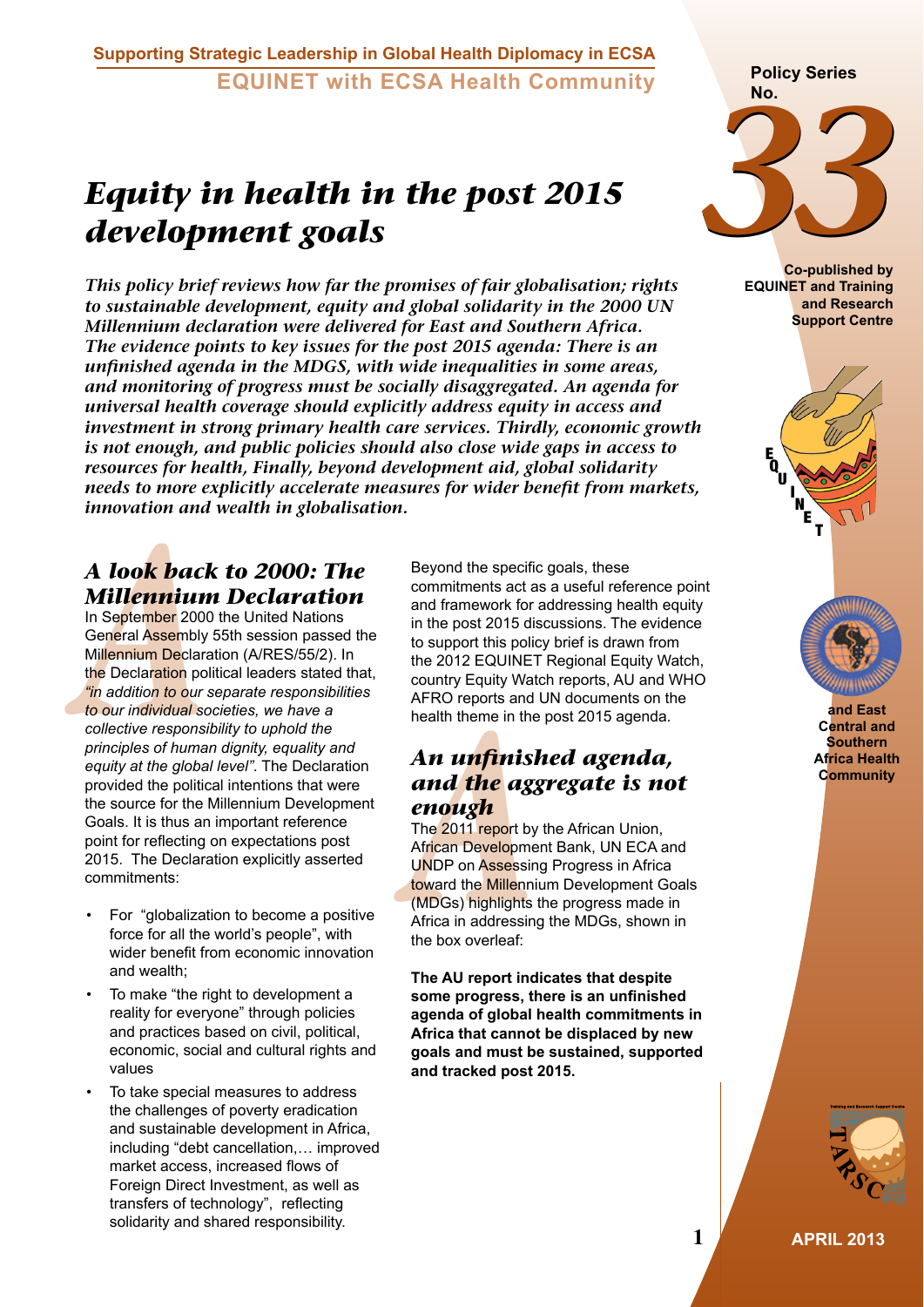



#### *PROGRESS IN AFRICA ON THE MDGS*

**Halve by 2015, the proportion of people who suffer from hunger:** Progress has been sluggish, with a small decline from 25% of people suffering from hunger in 1990 to 22% in 2010, partly due to high food prices.

**Halve the prevalence of underweight children under five years of age:** Progress has been sluggish and it is unlikely that this target will be met by 2015.

**Reduce by two thirds under-five and infant mortality:** U5MR fell by 28% between 1990 and 2009. Infant deaths showed a slight 4% decline from 1990 to 2009. These declines are insufficient to reach the target.

**Increase vaccination of children against measles:** Vaccination coverage against measles improved from 54% in 1990 to 84% in 2009.

**Reduce by three-quarters the Maternal Mortality Ratio:** The MMR declined at an average annual rate of just 1.7%, worse than any other global region.

**Increase the Proportion of births attended by a skilled birth attendant:** Limited progress made with less than 50% of births accessing a skilled birth attendant

**Have halted and begun to reverse the spread of HIV:** There have been significant advances in availability of prevention and Anti-Retroviral Treatment (ART). HIV incidence has fallen, but so too has mortality from AIDS, so the number of people living with HIV has risen from 20 million in 1990 to 23 million in 2009. (AU et al 2011)

In 2012 WHO and UNICEF stated "The world has met the MDG target of halving the proportion of people without access to safe drinking water". However, 36% of Africans still did not access safe water by 2010, and 66% of poorest rural Africans did not access safe water, compared to 6% of wealthiest urban groups. This leaves 386 million Africans without access to safe water. Similar inequalities are found in infant and child mortality and in child undernutrition, as shown in the graph below. Aggregate figures can hide extremely high rates of ill health and mortality in more disadvantaged groups, and mask widening inequalities, even at times when aggregates have improved.

#### **It is thus not enough to track the aggregate- we need to track and close the gap within and across countries in reaching the MDGs.**

All countries have made commitments to the International Covenant on Economic, Social and Cultural Rights, which obliges states to ensure: "the right of everyone to the enjoyment of the highest attainable standard of physical and mental health." A gap of over 60% points in access to safe water, or a seven fold difference in child mortality between highest and lowest wealth groups highlights that we need to track and close social inequalities in health within countries, and globally.



#### **Differences by area in stunting of children under five years, East and Southern Africa, post 2000**

The bar for each country shows the % children stunted for the lowest region on the left to the highest on the right and indicates the range across regions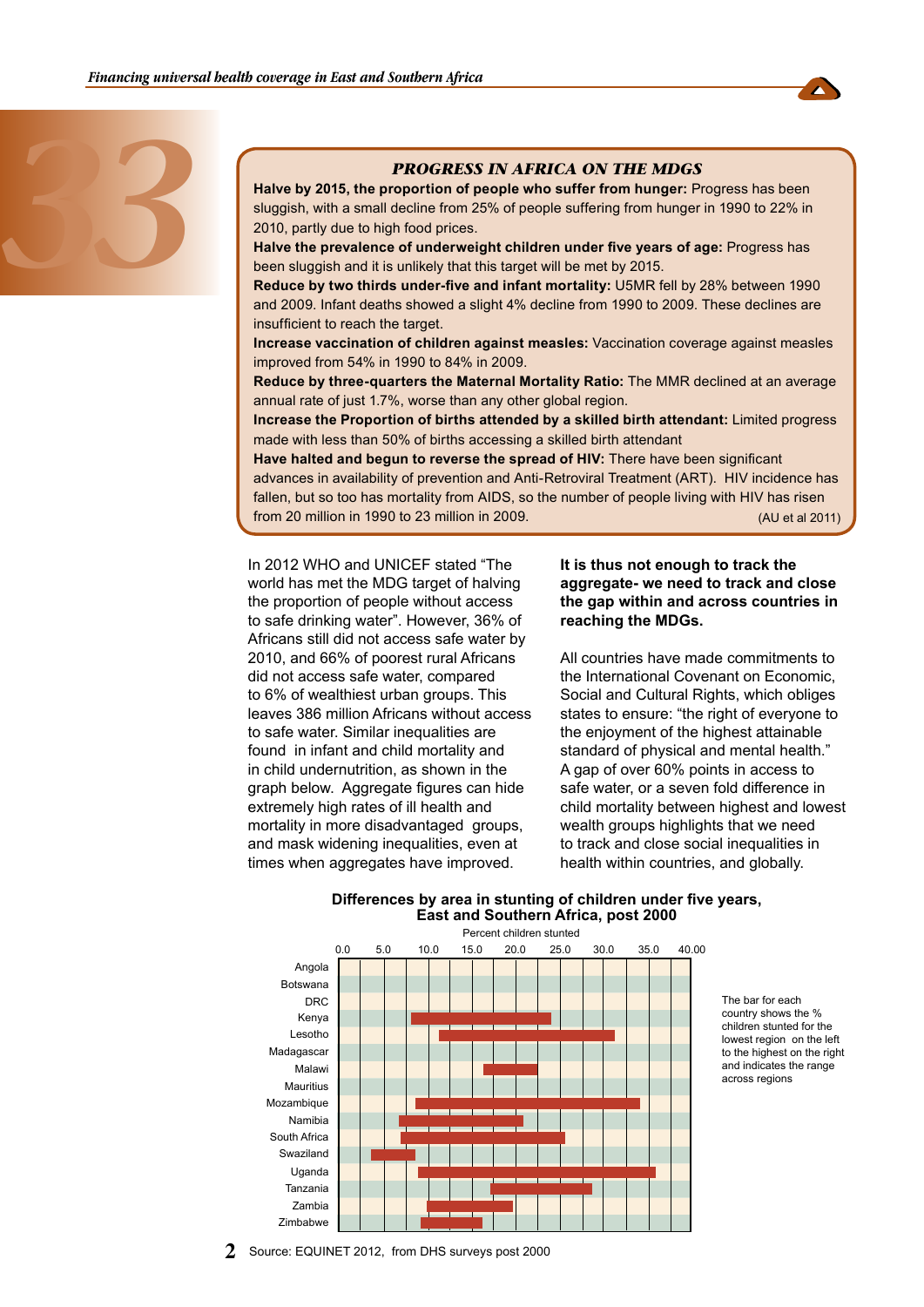## **Break the information of the internal depth**<br>*Strong prince service***<br><b>health cove**<br>**Health systems can social inequalities internal systems** can social inequalities in providing accessible *Break the inverse care law –equity in access and strong primary health care services in universal health coverage*

**Health systems** can confront and mitigate social inequalities in health through providing accessible and quality services and providing financial protection.

However, as shown in the figure below, there are still wide social inequalities in coverage of key services such as skilled birth attendance. Poorer social groups most in need of services have lower coverage.

Universal Health Coverage (UHC) means that everyone should be entitled to access the health services they need, and be protected against the costs of health services.

Within UHC we thus need to track how far services break the inverse care law by:

• Providing income and risk crosssubsidies (from rich to the poor and healthy to ill)

- Improving access to acceptable, quality services relevant to health needs
- lifting fees and providing adequate resources to avoid impoverishing costs of care, and
- being accountable to the local community and responsive to the patients and staff.

Evidence from ESA countries suggests that social differences in service coverage are lower when interventions are provided in the community and primary care services that are closer to communities. Inequalities widen when people have to travel to hospitals to get services such as assisted deliveries or antiretroviral therapy, and fall when such services are brought to primary care level. Benefit incidence studies show that public sector primary care services have greater benefit for poorer households.

**Within UHC, therefore, explicit attention needs to be given to ensuring and tracking that primary care services get the staff, medicines, domestic financing and infrastructure to deliver key services, including for non communicable diseases.** 



**Differences by wealth in the share of births attended by a skilled health worker, East and Southern Africa, post 2000**

> The bar for each country shows the % births attended by skilled personal for the lowest wealth quntile on the left to the highest on the right and indicates the rich to poor range

Source: EQUINET 2012 from DHS surveys post 2000